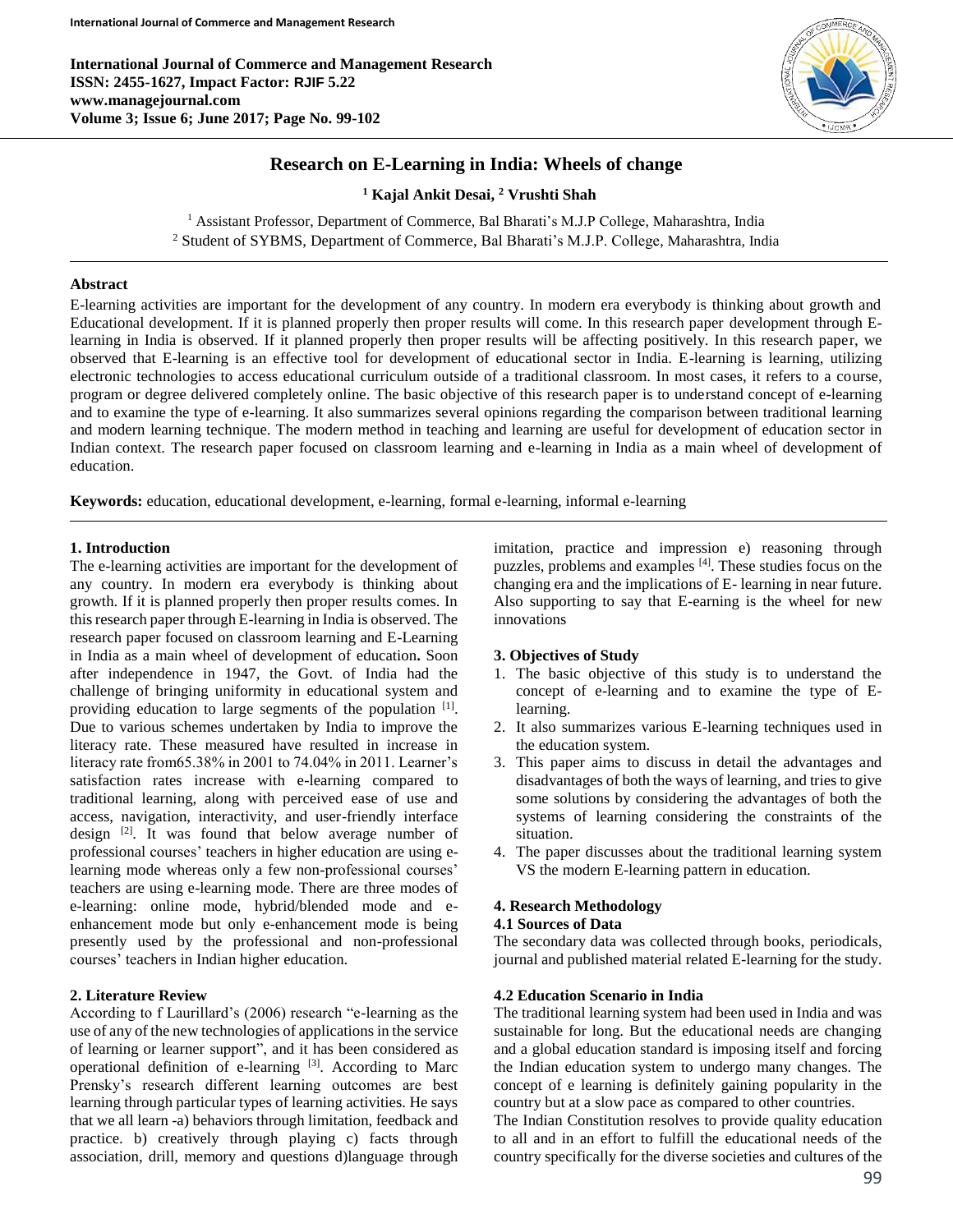country the government has chalked out different educational categories: Elementary education, Secondary education, Higher education, Adult education, and Technical and Vocational education is nothing but the development of the whole individual and nurturing the potentials inherent traits. Elearning is a useful medium through which India can attain the goal of reaching the unreached in rural areas, motivating the learners for higher education as well as woman empowerment through their education. In the current super fast era and globalised world, education needs to meet the additional demands of present time such as creating globally competent work force. Due to globalization, the whole world has become a global village. Now, education can be used as a useful tool to raise awareness of environment, peace, culture, social diversity, increased competitiveness and the concept of a global village. In the present world, education is being used as a means of becoming a global citizen. In order to work in this more competitive world, one has to be competent enough to survive. Education gives us that powerful tool by which we can live a life of worthiness. It is only through improving the educational condition of a society that the multi-faceted progress of its people can be guaranteed. E-learning is the best option available to achieve these goals. E-learning is also a powerful medium to improve inclusiveness of education in our country. If an educational institution is committed to give high quality education, it should be built on values and ethics, and be innovative in offering its teaching programmes. E-learning is not a single strand but is multifaceted, covering a wide range of approaches and methods.

## **4.3 Concept and Aspect of e-Learning**

E-learning is electronic learning, and typically this means using a computer to deliver part, or all of a course whether it's in a school, college, part of training or a full distance learning course. E-Learning is learning utilizing electronic technologies to access educational curriculum outside of a traditional classroom. In most cases, it refers to a course, program or degree delivered completely.

*Education is what remains after one has forgotten what one has learned in school*."

#### Albert Einstein

While Einstein's words may have been intended in good humor, they aptly reflect the fact that effective education is constant and always evolving. In fact, the face of education has experienced a sea change over the decades. Once characterized by the traditional classroom model, education has metamorphosed into learning that is instant, online, self-driven and on the go. The journey of education in India, too, has been dotted with innumerable milestones.

In other words, e-learning can also be described as learning that is delivered online, via the internet, ranging from Distance Education, to computerized electronic learning, online learning, internet learning and many others forms. So elearning can be defined as courses that are specifically delivered via the internet to somewhere other than the classroom where the professor is teaching. It is interactive learning in which learner can also communicate with teachers, professors or other students in the class. Sometimes it is delivered live; where one can "electronically" raise hand and interact in real time and sometimes it is a lecture that has been prerecorded. Normally, there is a teacher or professor interacting /communicating with learner and grading the participation, assignments and tests. E-Learning has been proven to be a successful method of training and education. It is becoming a way of life for many citizens in our country e.g. farmers education, adult education, pre-primary and primary education as well as in higher education.

## **4.4 Formal and Informal e-Learning**

Some forms of e-learning – online education and online training recreate the formal learning experience online. Online education provides adults with limited literacy skills with a safe and patient place to develop basic skills such as reading and mathematical skills. The only factor that separates online training from education is that the skills and knowledge taught via training are expected to be used immediately.

E-learning allows us to explore the potential of informal learning such as Knowledge Management and Electronic Performance Support. Knowledge Management is basically recorded pieces of corporate information such as policies, procedures and product information documents, reports, presentations and proposals expertise, often recorded in the form of documents like lessons learned, stories and case histories and online interaction with colleagues and can also include online chats, discussions and symposia during which participants can exchange information not yet been recorded. Electronic Performance Support (EPS) refers to a work environment on a computer in which performers /learners receive assistance. EPS is used in providing information, training, coaching and monitoring needed for support to learners.

### **4.5 E-Learning and Literacy in India**

As per Census Report 2011 published by Government of India:

**Table 1:** Percentage of Literate population

| Year | <b>Literates</b>        | <b>Illiterates</b> |
|------|-------------------------|--------------------|
|      | (% of total population) |                    |
| 2001 | 65%                     | 35%                |
| 2011 | 74%                     | 26%                |

*Source***:** Annual Report 2013-14, published by Ministry of HRD GOI.

The above Table 1 shows that the percentage of literate population in the total population has increased in 2011, from 65% to 74%, similarly, the percentage of illiterate population has decreased from 35% to 26% in the span of a decade. Still the fact remains that 26% of India's total population is still illiterate and e-learning can prove helpful to reduce the illiteracy as the advancement in technology and communication has made teaching and training possible anywhere, anytime. The Learner can learn anywhere; i.e. outside the boundaries of formal classroom. It will be very effective in case of adult education and training. It is a very powerful medium for pre-primary and primary education as it is in audio visual form and can attract even the school dropouts. It will be very effective in case of adult education and training.

## **4.6 Women and e–Learning**

Traditionally women in Indian society suffer from various social and cultural handicaps and it is felt that unless the women are sufficiently empowered, the socio-economic development may be difficult to achieve. Empowering women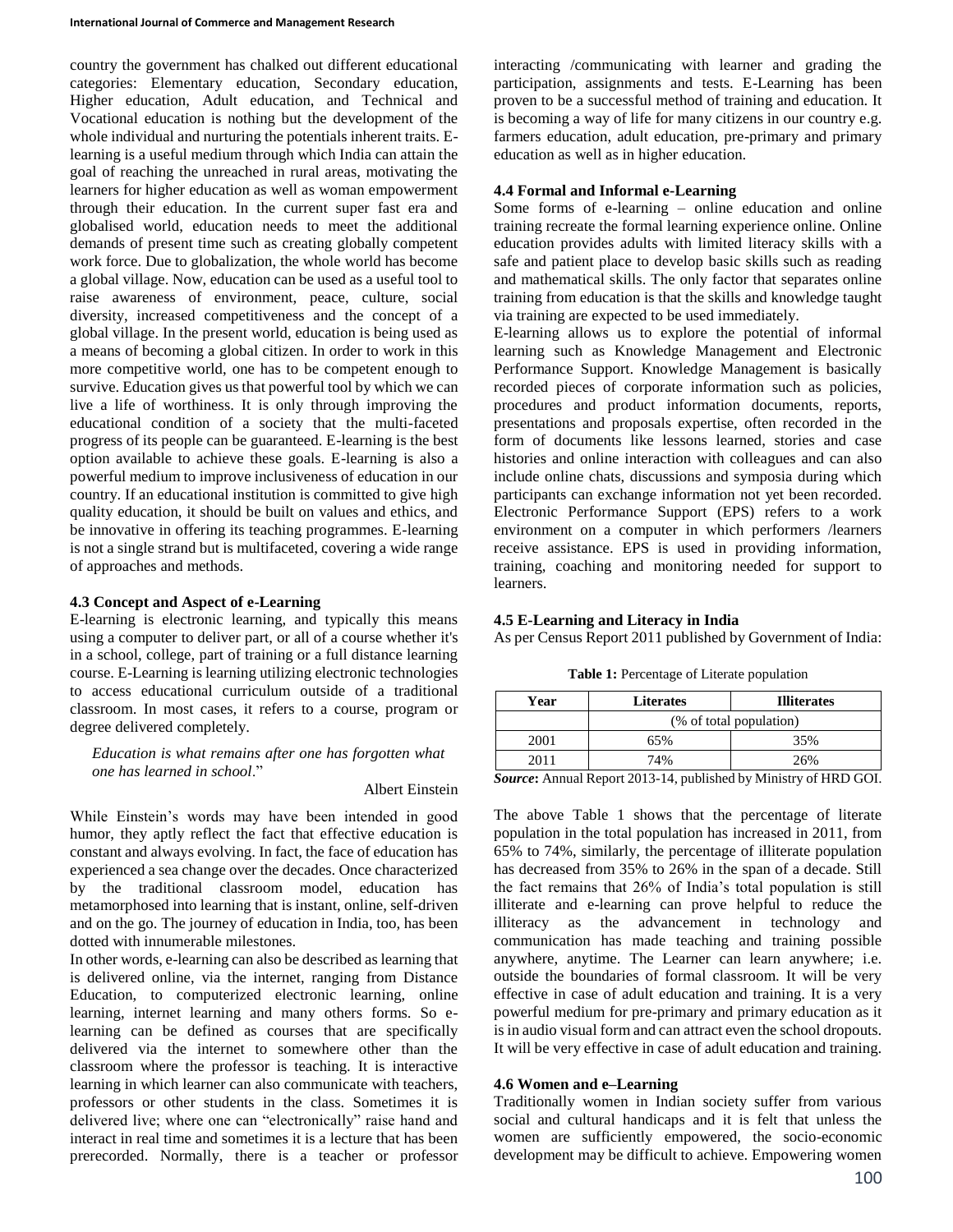starts from initial involvement in analyzing their own problems, proposing solutions and consequently taking collective action. Regional networking, social mobilization, changing the attitudes and knowledge of women is really needed to increase the women power. The e-learning strategies can really shape them and can bring it into reality. The elearning techniques would empower women, create legal awareness, encourage them to take up cases of women and also help the women litigants-learning software would bridge the gap between the laws and their effective implementation in rural and urban areas.

E-learning networking can make links between social and legal organizations concerned with legal issues. For example elearning networking would establish links between Mahila Mandals, lawyers and courts. This means by having concentrated efforts of e-learning we can bridge the gap between social organizations and legal system, between lower and high court, between rural and urban areas, between senior and junior lawyers and so on.

## **4.7 E-Learning and Government**

Government can make use of e learning medium in various ways. It can help the government to communicate rules and policies effectively. It can create awareness about various schemes and plans among citizens. It will give people an open platform to communicate or learn. E-learning can manage semi-structured and unstructured information. It can deliver the government agenda. A good e-learning solution can help government in multiple aspects. The Government can provide the Learning Portal around Government Policies, Rules & Regulations in Public Private Partnership (PPP) model. A government can bring transparency in governance by way of a meaningful education among the people through e-learning. Creating social awareness amongst the citizens, providing information about taxation and laws can also be done in an effective manner. Right now, the Government has done it for the farmers of our country by developing online consultancy for growth of agriculture production using latest technology.

# **4.8 E-Learning and Higher Education**

According to a recent study in a global level online learning program, after the United States, India has been reported to have the second highest number of online course enrollments with more than over 1,55,000 students from the country. Of a total of around 1.2 million students worldwide, 32% are from the U.S while 15% are from India**.** In higher education, there is a growing demand to create a virtual learning environment (VLE) in which all aspects of a course are handled through a consistent user interface throughout the institution. Some of these programmes are initiated in our country and students need to attend orientation sessions in colleges, but the course content is delivered online. Several universities do offer online student support services, such as online advice and registration, e-counseling, online textbook purchase and student newspapers. E-learning has the potential to overcome the nonavailability of adequately qualified teachers in rural India. Live online tutoring; streaming videos and virtual classrooms are some of the solutions that e-learning can offer to these problems. While there is no substitute for effective and organized classroom teaching, e-learning's is the best option. School drop outs can be taught through e-learning as they feel insulted to go to school again. Computerized Assessment of students' performance becomes easier to the teacher/professor, for the courses where the number of students is large. Physically disabled students can learn at home through elearning study material.

Though e-learning is audio-visual medium of learning, it is not free from limitations. According to another report, India's online education market size is set to grow to \$40 billion by 2017 from the current \$20 billion.

It has been observed that a group of people who oppose to the concept of e-learning saying that it is informative and does not impart the knowledge of the subject. On the other hand, some people oppose classroom learning saying that self learning with the help computers and other e-material is always better than classroom learning as it does not motivate for self learning. This is especially true for countries where technical education is expensive, opportunities are limited and economic disparities exist. India has one of the largest education systems in the world with a network of more than 1 million schools and 18,000 higher education institutions. More than half of the country's 1.2 billion population falls in the target market for education and related services. Even Agriculture industry is required to connect with higher education and E-Learning**.**

# **5. Limitations of the study**

- 1. Since the data is collected through secondary research the data may not be upto the mark.
- 2. The time spent on research work was limited.

## **6. Conclusion**

As per our research findings we conclude that the rapid increase in internet connectivity is an important catalyst for the growth of e-learning. A robust internet ecosystem, with a multitude of local and global players, will help online learning make further inroads. In underdeveloped and developing countries, e-learning raises the level of education, literacy and economic development. If the agricultural industry targeted through E-learning, the growth rate will defiantly increase. E-Learning and E-commerce can be developed through proper investigate and plan of action.

It is proved that the developing wave of adaptive learning will help higher education, women, government. E-learning is increasing the percentage of literate population in the total population of India. E-learning plays a vital role in educational development as a wheel of growth in education sector. It is expected that if India and developing countries proceed as joint venture and work mutually on the issue of e-learning, it will be beneficial for the development of educational sector. Through E- learning lot of opportunities can be captured and speedy development will possible. It is expected that if India and Malaysia act as joint venture together work out on this issue for development, it will be beneficial for educational sector.

# **7. References**

- 1. Sharma RC, Mishra S. International Handbook on e-Learning. 2013, 2.
- 2. Harden RM, Hart IR. An international virtual medical school (IVIMEDS): The future for medical education. Medical Teacher. 2002; 24:261-267.
- 3. Laurillard D. E-learning in higher education. Changing Higher Education: The Development of Learning and Teaching. 2006, 71-84.